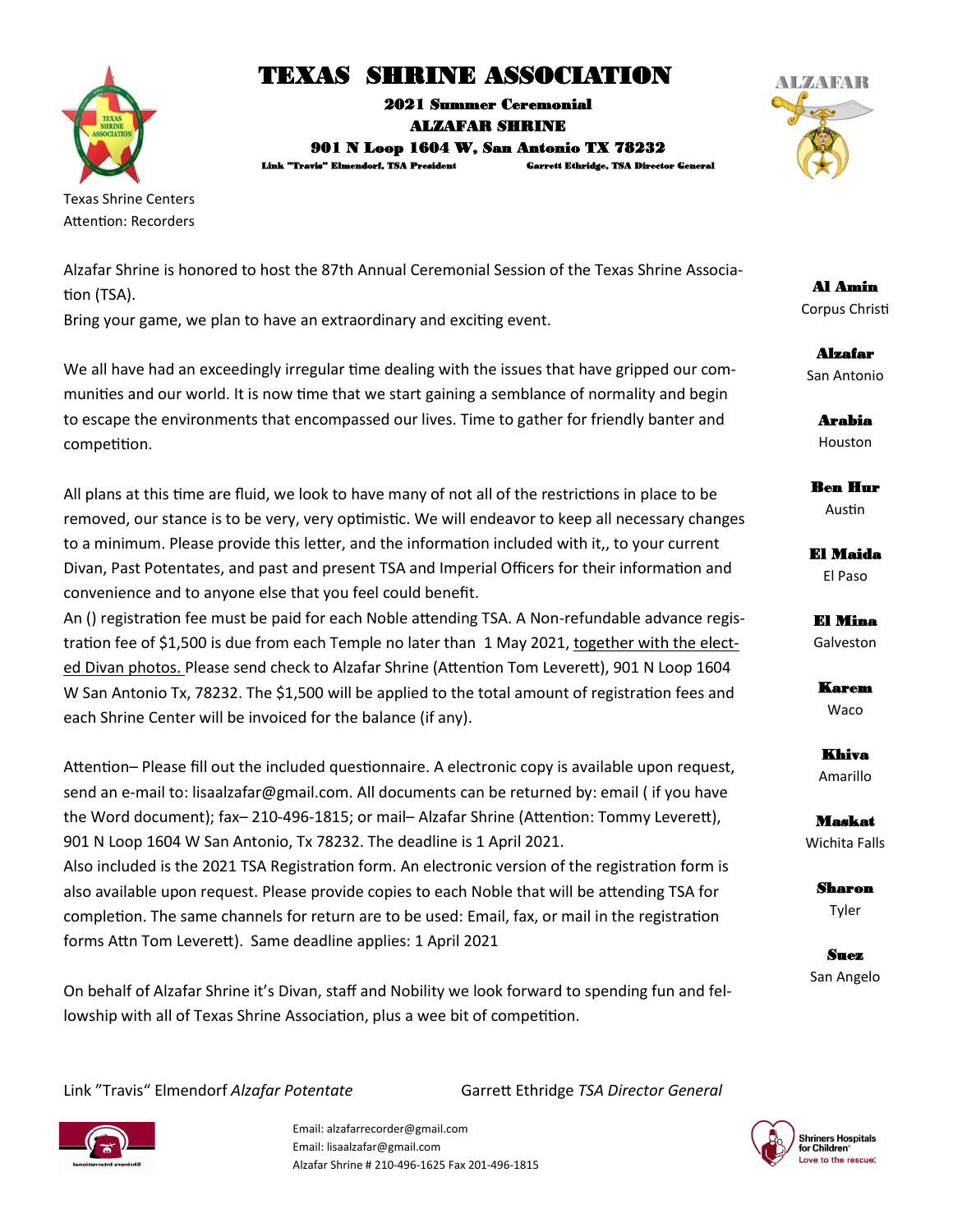

## Registration Form

2021 Texas Shrine Association Ceremonial Session San Antonio Texas June 3-5 2021 Registration Deadline May 1, 2021

*Each Noble attending the 2021 TSA Ceremonial Session must complete this form and send it to ALZAFAR SHRINE* 

Fill out document and either: Email: lisaalzafar@gmail.com; Fax (210-496-1815); mail: Alzafar Shrine 901 N Loop 1604 W San Antonio Tx 78232

|                                                          |  | Last Name _________________First Name___________________Lady's Name____________________ |  |  |
|----------------------------------------------------------|--|-----------------------------------------------------------------------------------------|--|--|
| $Temple$                                                 |  |                                                                                         |  |  |
|                                                          |  | Will you be competing (Yes/No)?_________                                                |  |  |
|                                                          |  | Will you be competing (Yes/No)?                                                         |  |  |
|                                                          |  | Will you be competing (Yes/No)?                                                         |  |  |
| <b>Current/Past Imperial or TSA Officer (year/title)</b> |  |                                                                                         |  |  |

If applicable Please place an X in the appropriate indicate your Title:

\_\_\_\_\_\_\_\_\_\_\_\_\_\_\_\_\_\_\_\_\_\_\_\_\_\_\_\_\_\_\_\_\_\_\_\_\_\_\_\_\_\_\_\_\_\_\_\_\_\_\_\_\_\_\_\_\_\_\_\_\_

| <b>Potentate</b>      | <b>Chief Rabban</b> | <b>Asst Rabban</b> |                 | <b>High Priest and Prophet</b> |
|-----------------------|---------------------|--------------------|-----------------|--------------------------------|
| <b>Oriental Guide</b> | <b>Treasurer</b>    |                    | <b>Recorder</b> | <b>Past Potentate</b>          |

Registration is (\$80) per Noble, accompanied or single. The price of registration includes two( 2) tickets to the Nobility Lunch on Saturday 5 June 2021 after the parade. Packets will be picked up at the registration Desk at the Headquarters Hotel, Courtyard by Marriott 1803 E Sonterra Blvd San Antonio Texas 78259.

\_\_\_\_\_ YES \_\_\_\_\_NO My lady and I will be attending the Nobility Luncheon on Saturday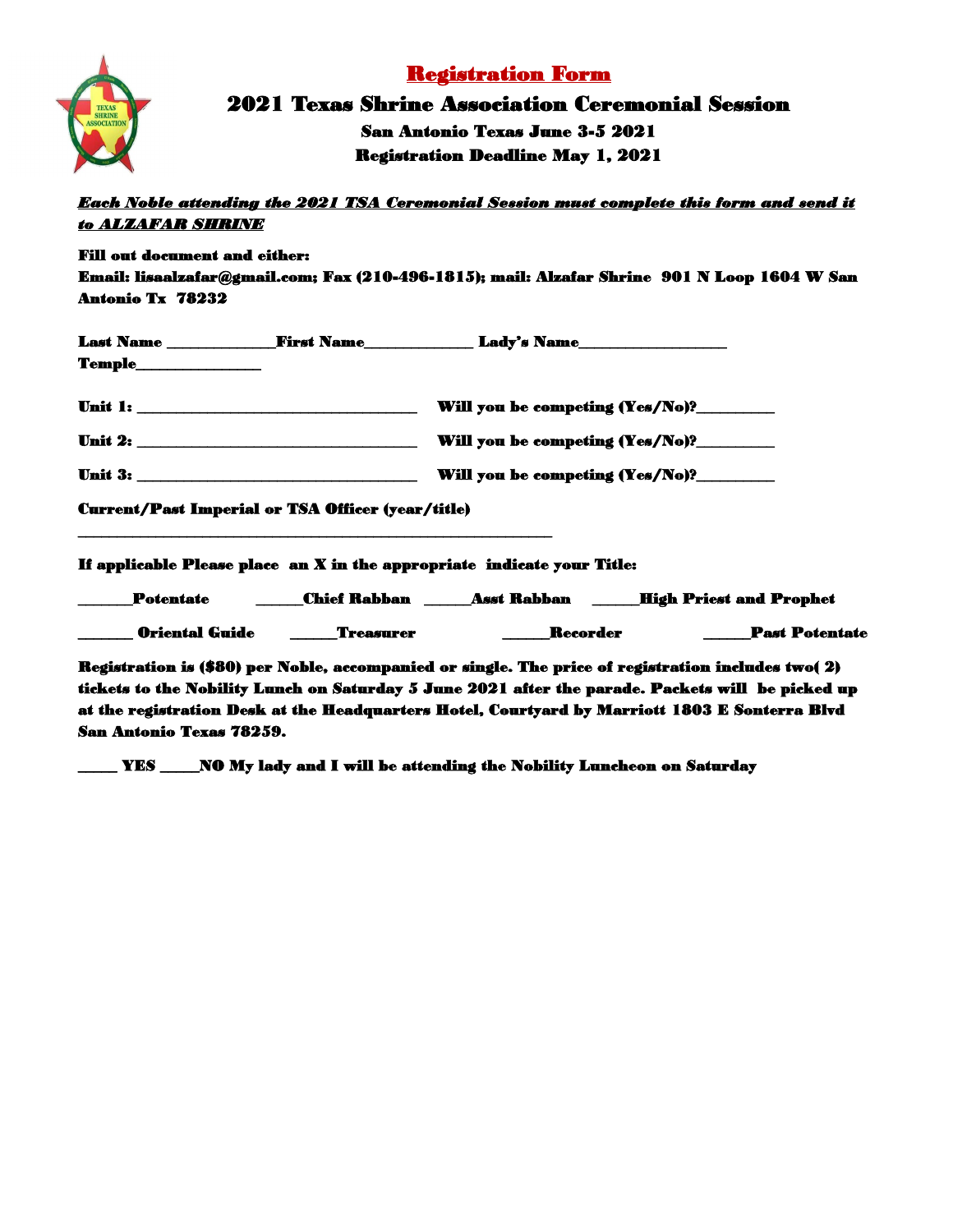# TEXAS SHRINE ASSOCIATION

2021 Summer Ceremonial ALZAFAR SHRINE 901 N Loop 1604 W, San Antonio TX 78232

Link "Travis" Elmendorf, TSA President Garrett Ethridge, TSA Director General

Texas Shrine Centers Attention: Recorders

| TSA Hospitality Room will be located in the Courtyard by Marriott |
|-------------------------------------------------------------------|
| It will be open:                                                  |
| 5-9pm Wednesday - 2 June 2021                                     |
| 11am-12am-Thursday-3 June 2021                                    |
| 4pm-5pm - Friday 4 June 2021                                      |

Counterparts Dinner TSA Counterparts dinner will be held at the Alzafar Shrine Center Ballroom. The dinner will be held on Wednesday 2 June 2021. Social hour and cash bar will be held at 6pm with dinner at 7pm. **Admission by counterparts ticket**

**TSA VIP Brunch**  The VIP Brunch will be served between 9:30 am—11am on Thursday 3 June 2021. the lunch will be held at the Alzafar Dinning room. The VIP Brunch will be for Imperial Officers, Past Imperial Officers, Potentates, Past Potentates, Shrine Divans Distinguished guests and their Ladies. **Name badge needed for entry.**

### **TSA Opening Ceremonies / Business Meeting**

TSA Opening Ceremonies will be held at Alzafar Shrine Center in the Parlors, Thursday 3 June 2021 from 11am— 3pm.

#### **Nobility Banquet**

The Nobility Banquet will be held in the Alzafar Shrine Ball room, Thursday 3 June 2021. Banquet will begin at 6:30pm

6:30pm—7pm Social hour– Cash Bar 6:45pm—Potentates their Ladies, Past TSA Officers, Imperial Officers their Ladies are requested to line up outside the door in the atrium.

7pm - Introductions

**Admission by ticket only.**

Link "Travis" Elmendorf *Alzafar Potentate* Garrett Ethridge *TSA Director General*



Email: alzafarrecorder@gmail.com Email: lisaalzafar@gmail.com Alzafar Shrine # 210-496-1625 Fax 201-496-1815



Al Amin Corpus Christi

Alzafar San Antonio

El Maida

El Paso El Mina

Galveston

Karem Waco

Khiva Amarillo

Maskat Wichita Falls

> Sharon Tyler

Suez San Angelo



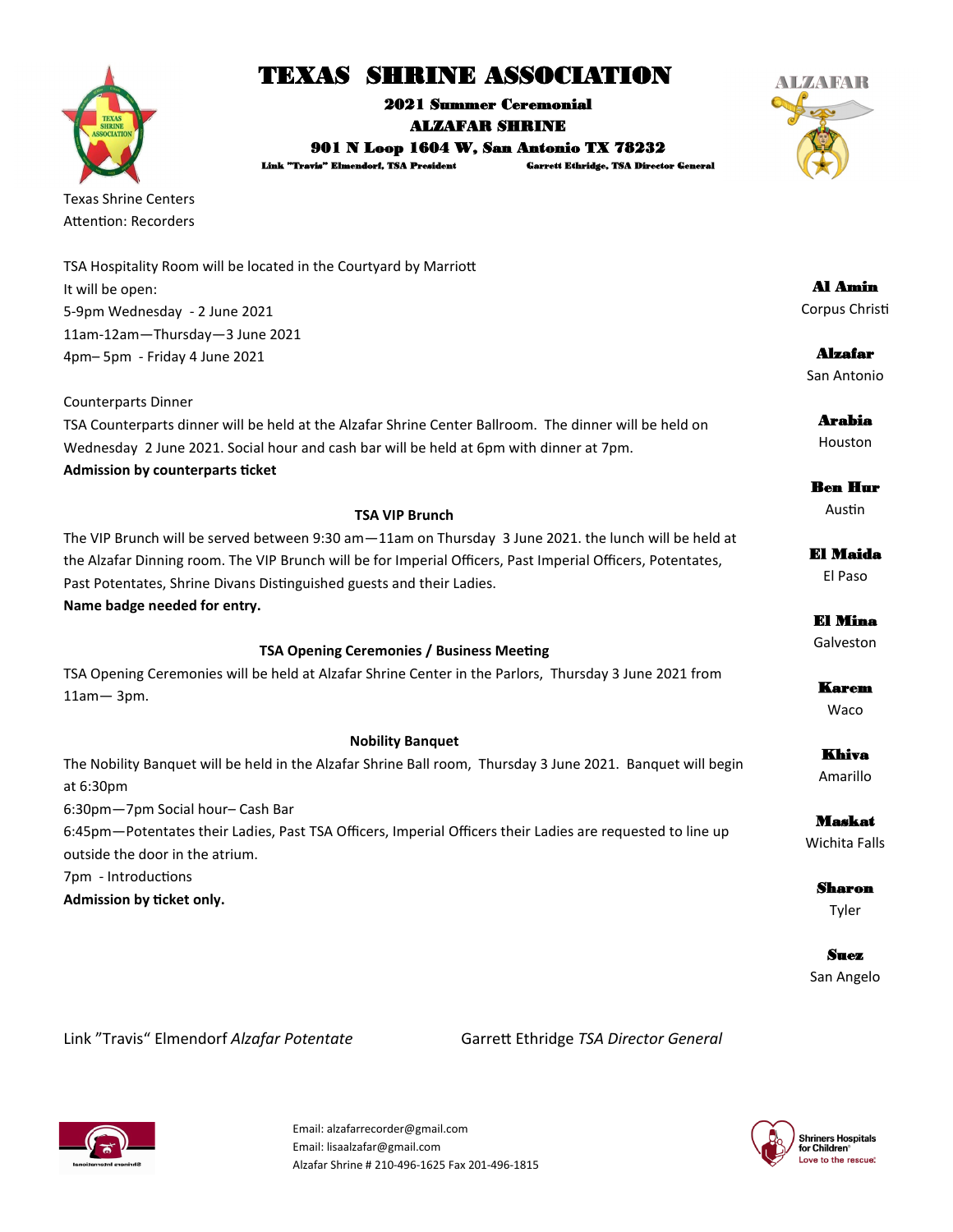

Registration Form 2021 Texas Shrine Association Ceremonial Session San Antonio Texas June 3-5 2021 Registration Deadline May 1, 2021

*Official TSA Nobility Banquet Reservation* 

### *Each Noble attending the 2021 TSA Ceremonial Session must complete this form and send it to ALZAFAR SHRINE*

Fill out document and either:

Email: lisaalzafar@gmail.com; Fax (210-496-1815); mail: Alzafar Shrine 901 N Loop 1604 W San Antonio Tx 78232

 $\bf{I} \bf{adv\_$   $\bf{L} \bf{adv\_}$ 

Shrine Center\_\_\_\_\_\_\_\_\_\_\_\_\_\_\_\_\_\_\_\_\_\_\_\_\_\_\_\_\_\_\_\_\_

It has been sometime since we gathered together in mass, so Alzafar will be hosting an all Nobility evening with dinner and a live band for your enjoyment and refreshment. Seating is at a premium so get your seats now. Cost for the evening will be \$50 per person (\$100) a couple. Cash Bar. Tickets needed for entry.

I will attend \_\_\_\_\_\_\_\_ I will not attend\_\_\_\_\_\_\_

My Lady will attend\_\_\_\_\_\_\_\_\_\_ My Lady will not attend\_\_\_\_\_\_\_\_\_\_\_\_\_